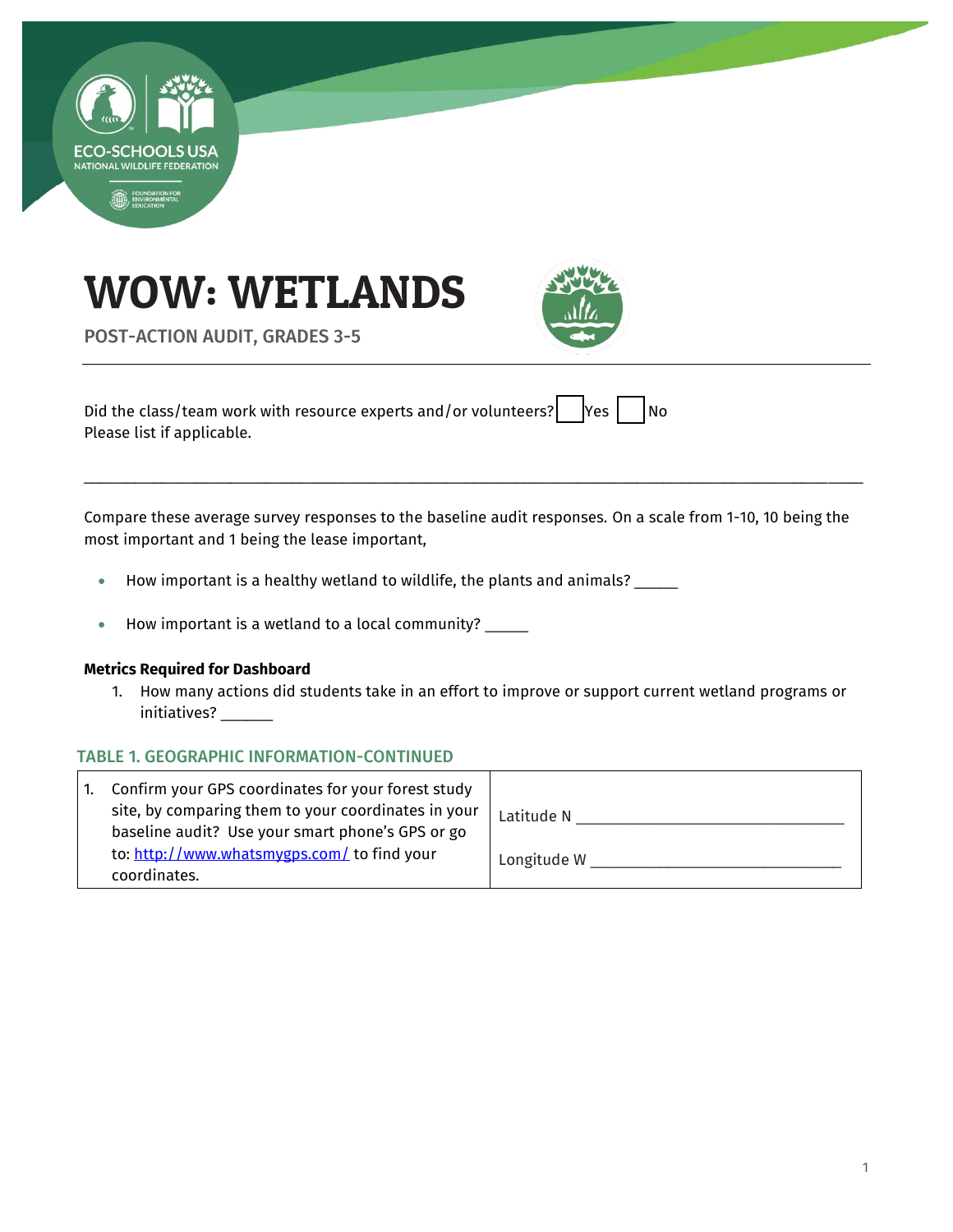



## TABLE 2. WETLAND CHARACTERISTICS AND BENEFITS



#### **Think about the following question as you summarize the data in Table 2.**

- 1. How has student/team understanding changed from the baseline audit to the post-action audit or between audit years? Use the survey data to help support response.
- 2. Are students/team members better able to communicate wetlands information to authentic audiences?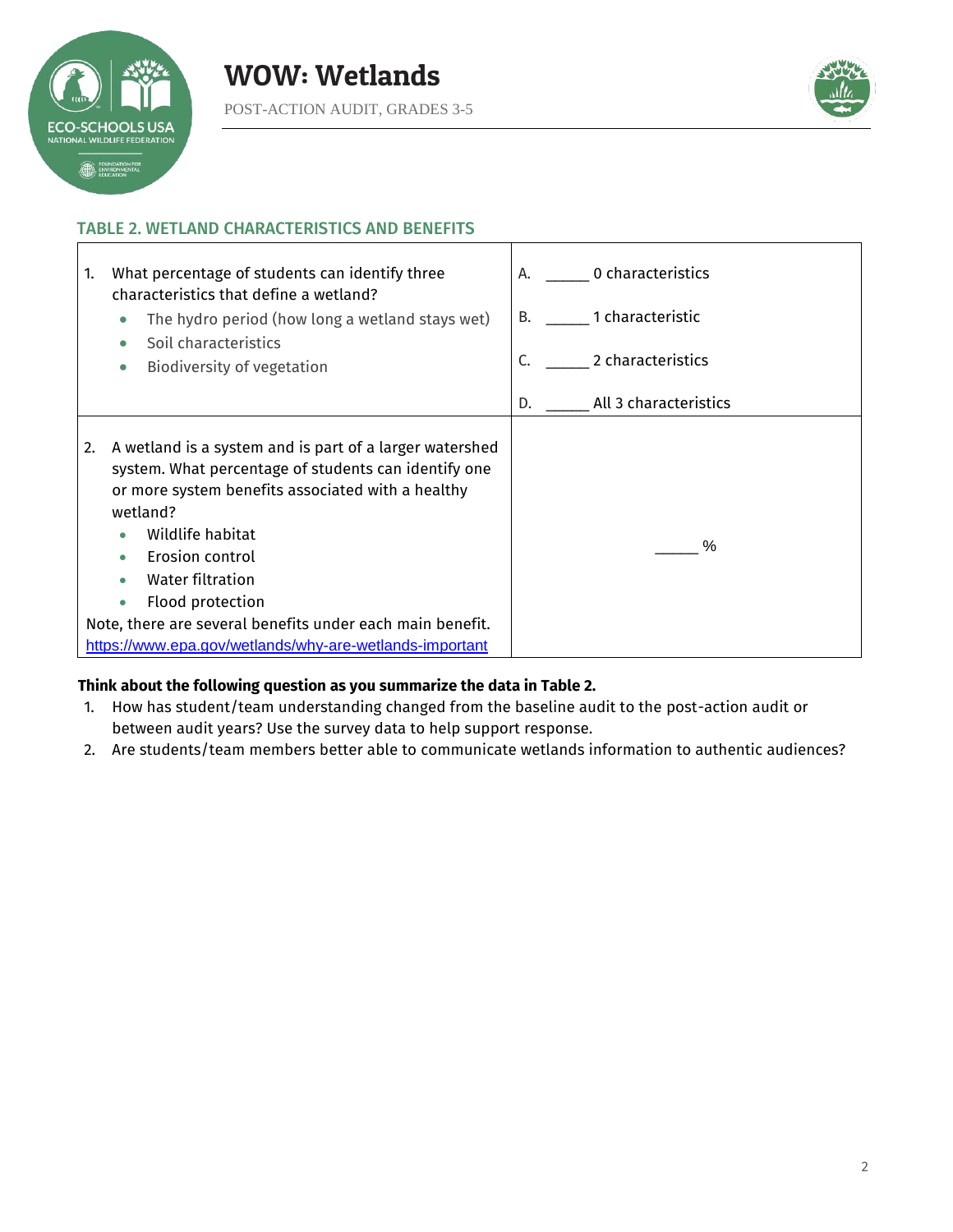



# TABLE 3. TEMPERATURE AND PRECIPITATION

| For today's date, collect the weather data listed to the<br>right. Use your local weather website, application or use | Temperature in degrees<br><b>Fahrenheit and Celsius</b> |  |  |
|-----------------------------------------------------------------------------------------------------------------------|---------------------------------------------------------|--|--|
| the following:                                                                                                        |                                                         |  |  |
| http://www.weatherbase.com/weather/state.php3?c=US                                                                    | Precipitation in inches and                             |  |  |
| www.weather.com                                                                                                       | millimeters                                             |  |  |

 $\mathbf{I}$ 

#### 2. Change Over Time and Patterns

You have been collecting temperature and precipitation data throughout the school year or over an extended period of time. Insert the data below for temperature and precipitation. For months where students are not in school, collect the historical data from one of the two sites listed.

- <http://www.weatherbase.com/weather/state.php3?c=US>
- [www.weather.com](http://www.weather.com/)

| January          |                                | $^{\circ}$ C |                              |
|------------------|--------------------------------|--------------|------------------------------|
|                  |                                |              | inches   millimeters         |
| <b>February</b>  | $^{\circ}$ F                   | $^{\circ}$ C | inches   _____ millimeters   |
| <b>March</b>     | $\mathsf{PFL}$                 | $^{\circ}$ C | _inches  ______millimeters   |
| <b>April</b>     | $^{\circ}$ F                   | $^{\circ}$ C | inches   _____ millimeters   |
| <b>May</b>       | $\degree$ F   $\_$             | $^{\circ}$ C | inches   _____ millimeters   |
| June             | $^{\circ}$ F   __              | $^{\circ}$ C | inches   millimeters         |
| July             |                                | $^{\circ}$ C | _inches   ______ millimeters |
| <b>August</b>    | $^{\circ}$ F                   | $^{\circ}$ C | inches   _____ millimeters   |
| <b>September</b> | $^{\circ}$ F   $\qquad \qquad$ | $\circ$ C    | $inches$ $ $ $mineters$      |
| <b>October</b>   | $^{\circ}$ F   __              | $^{\circ}$ C | inches   _____ millimeters   |
| <b>November</b>  | $\degree$ F   $\degree$        | $^{\circ}$ C | inches   _____ millimeters   |
| <b>December</b>  | $^{\circ}$ F                   | $^{\circ}$ C | inches   millimeters         |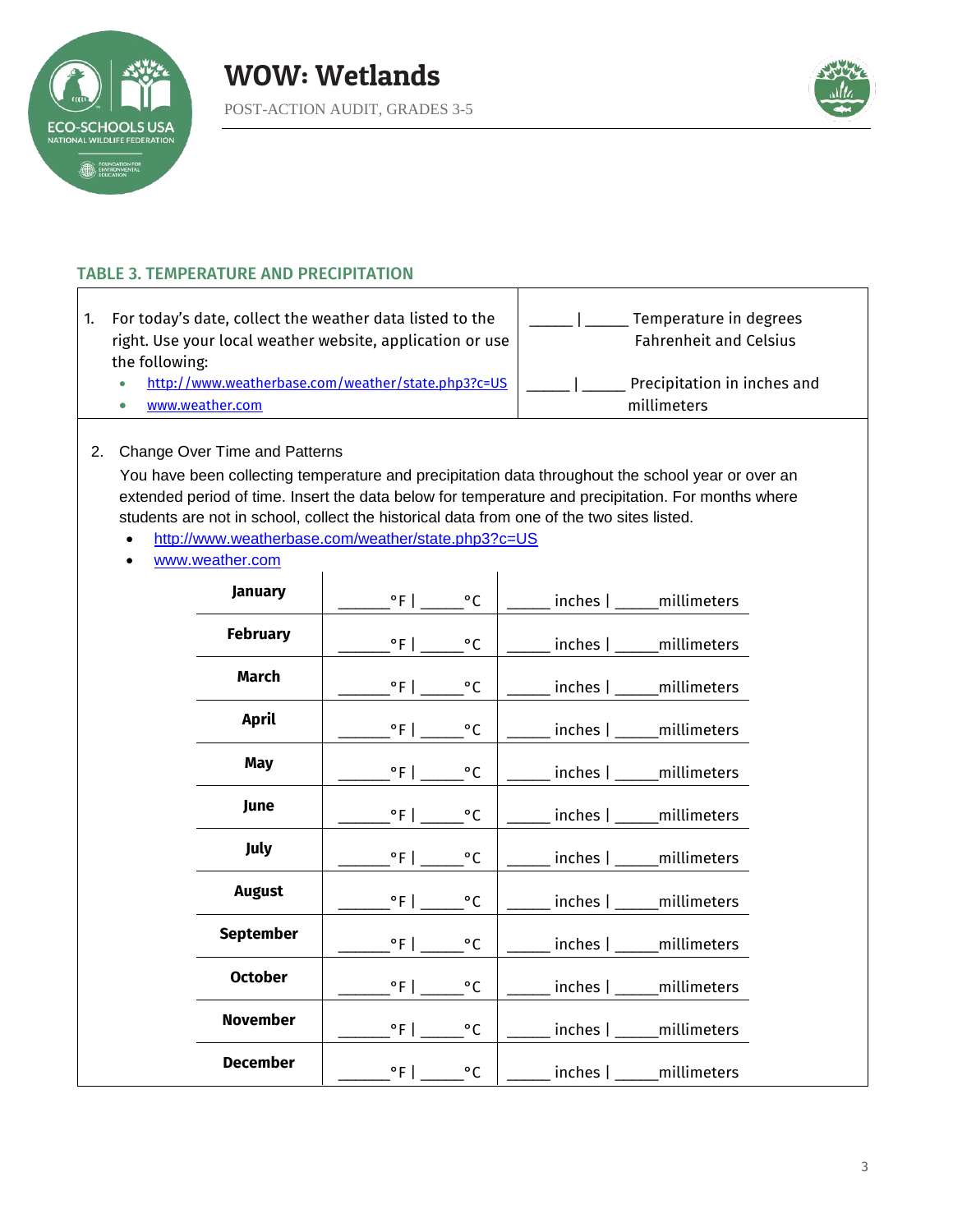



#### **Think about the following questions as you summarize the data in Table 3.**

- 1. What patterns and relationships between any of the following variables have been observed?
	- Temperature and soil quality
	- Precipitation and soil quality
	- Temperature and water quality
	- Precipitation and water quality
	- Precipitation and wildlife numbers
	- Water quality and wildlife diversity
- 2. Have there been any major weather events since the baseline audit or between audit years?
- 3. If applicable, describe one action the class/team took to help wildlife deal with weather impacts, such as extreme weather events, urban sprawl/development and pollution.

**TABLES 4, 5 and 6**. Consider contacting a local college or university, or wetland non-profit. Their involvement is a great way to connect to the community, inspire students, demonstrate career possibilities and share resource expertise. If you cannot conduct a study at a wetland, please determine the best way to gather the data, i.e. a phone call, an email or ideally a SKYPE, Zoom or Google Hangout with someone who works as a biologist, ecologist, volunteer, etc. at your nearest water quality or soil quality monitoring station. Wetlands are controlled by your state's EPA. In addition, connect with the U.S. Fish and Wildlife Service's *National Wetlands Inventory* for contacts.

Whether or not you are physically able to go to your nearest wetland area, students can still collect water and soil data from nearby study sites or from samples you bring to the classroom.

Invite parents and community members to participate in the auditing process. Students can take on the role of educator by working with volunteers on citizen science. This experience is a great way to build community.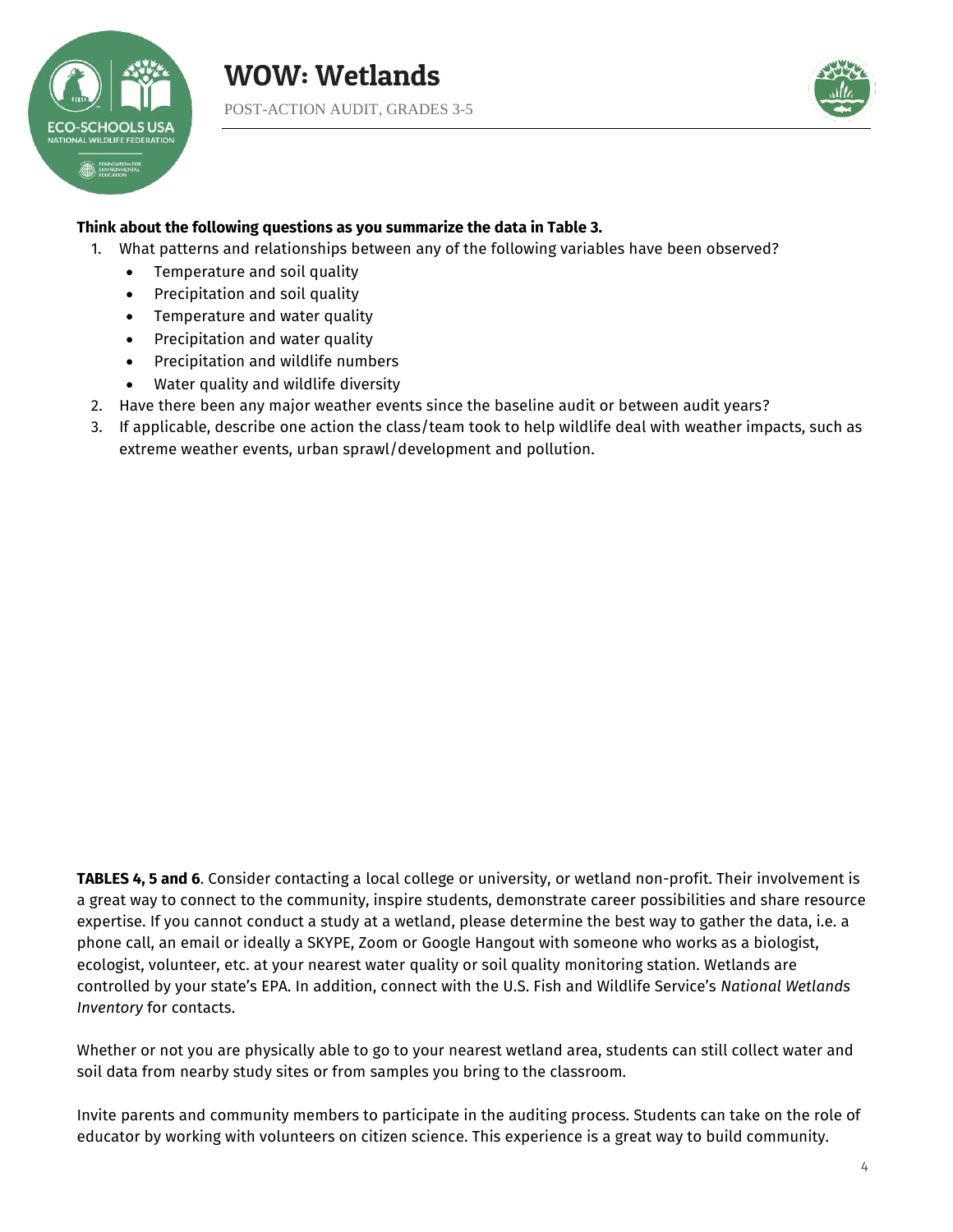



#### TABLE 4. SOIL QUALITY

| Soil Temperature<br>1.                                  |  | 2. Soil pH                                                                                             |                                                         |  |
|---------------------------------------------------------|--|--------------------------------------------------------------------------------------------------------|---------------------------------------------------------|--|
| Test 1 _______ °F _______ °C                            |  | Test 1______ pH level                                                                                  |                                                         |  |
| Test 2 ________ $\circ$ F ________ $\circ$ C            |  | Test $2 \_\_\_$ pH level                                                                               |                                                         |  |
| Test 3 _______ $\circ$ F ______ $\circ$ C               |  | Test 3 _______ pH level                                                                                |                                                         |  |
|                                                         |  |                                                                                                        |                                                         |  |
|                                                         |  | Acidic Neutral Basic                                                                                   |                                                         |  |
| 4. Phosphorus<br>3.<br>Nitrogen                         |  | 5. Potassium                                                                                           |                                                         |  |
| Test 1 $\bigcirc$ low $\bigcirc$ medium $\bigcirc$ high |  | Test 1 $\bigcap$ low $\bigcap$ medium $\bigcap$ high<br>Test 1   low $\bigcirc$ medium $\bigcirc$ high |                                                         |  |
| Test 2 $\bigcap$ low $\bigcap$ medium $\bigcirc$ high   |  | Test 2 $\bigcirc$ low $\bigcirc$ medium $\bigcirc$ high                                                | Test 2 $\bigcirc$ low $\bigcirc$ medium $\bigcirc$ high |  |
| Test 3 $\bigcirc$ low $\bigcirc$ medium $\bigcirc$ high |  | Test 3 $\bigcirc$ low $\bigcirc$ medium $\bigcirc$ high                                                | Test 3 $\bigcap$ low $\bigcap$ medium $\bigcap$ high    |  |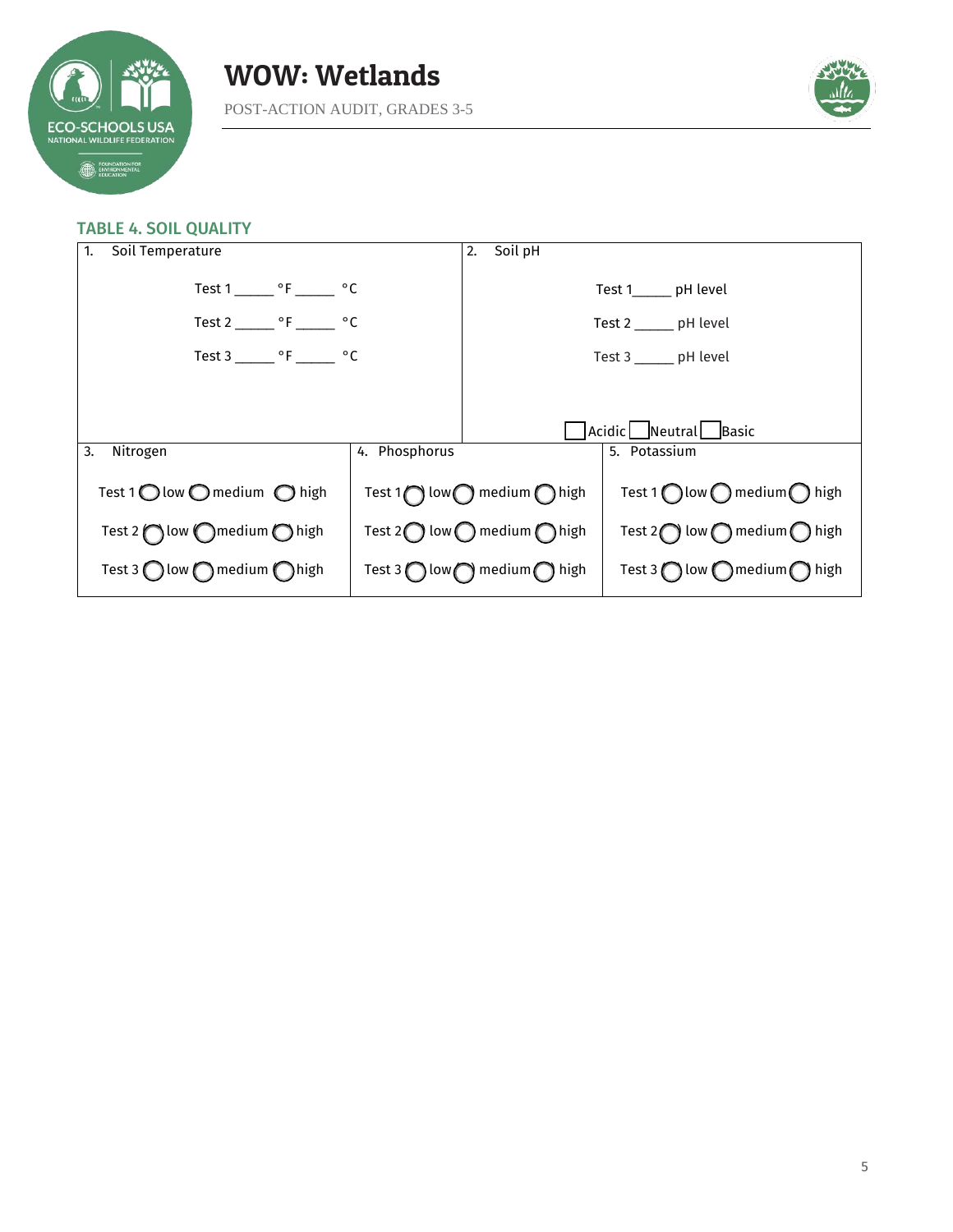



### **TABLE 5. WATER QUALITY**

| 1. | <b>Water Temperature</b>                     | 2. Water pH                   |                                       | Salinity<br>3.                       |
|----|----------------------------------------------|-------------------------------|---------------------------------------|--------------------------------------|
|    | Test 1 ________ $\circ$ F ________ $\circ$ C | Test 1________ pH level       |                                       | Test 1 ______ ppt (parts/thousand)   |
|    | Test 2 _______ $\circ$ F _______ $\circ$ C   | Test 2 ______ pH level        |                                       | Test $2 \_\_\_$ ppt (parts/thousand) |
|    | Test 3 _______ $\circ$ F _______ $\circ$ C   | Test 3 ______ pH level        |                                       |                                      |
|    |                                              |                               |                                       | Test 3 ______ ppt (parts/thousand)   |
|    |                                              | () Acidic () Neutral () Basic |                                       |                                      |
|    |                                              |                               |                                       |                                      |
| 4. | Dissolved Oxygen                             |                               | Nitrates<br>5.                        |                                      |
|    | Test 1 _______ ppm (parts/million)           |                               | Test 1 _______ ppm (NO3 parts/million |                                      |
|    | Test 2 _______ ppm (parts/million)           |                               | Test 2 _______ ppm (NO3 parts/million |                                      |
|    | Test $3 \_\_\_\_$ ppm (parts/million)        |                               | Test 3 _______ ppm (NO3 parts/million |                                      |

**Continued on the next page.**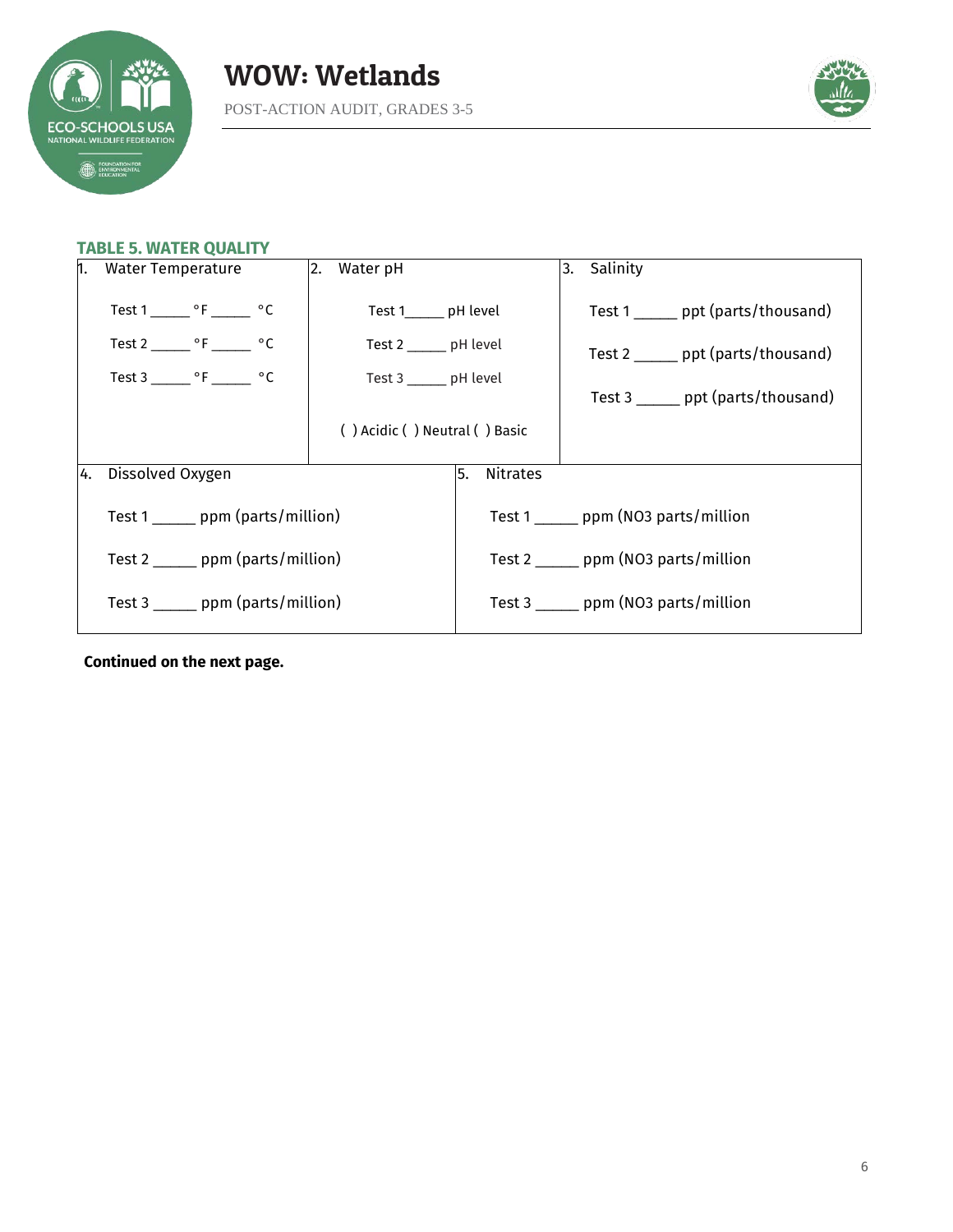



| $ 6.$ Transparency – Pick A or B to collect the transparency data.                                                                             |  |  |  |  |  |
|------------------------------------------------------------------------------------------------------------------------------------------------|--|--|--|--|--|
| A1. Secchi disk - distance from observer to:                                                                                                   |  |  |  |  |  |
| Test 1 _____ m water surface   _____ m where disk disappears   _____ m where disk reappears                                                    |  |  |  |  |  |
| Test 2 ______ m water surface   _____ m where disk disappears   _____ m where disk reappears                                                   |  |  |  |  |  |
| Test 3 ______ m water surface   ______ m where disk disappears   ______ m where disk reappears                                                 |  |  |  |  |  |
| A2. Secchi disk reaches the bottom and does not disappear - distance from observer to:                                                         |  |  |  |  |  |
| Test 1 _____ m to water surface   _____ m depth to the bottom of the water site                                                                |  |  |  |  |  |
| Test 2 _____ m to water surface   _____ m depth to the bottom of the water site                                                                |  |  |  |  |  |
| Test 3 _____ m to water surface   _____ m depth to the bottom of the water site                                                                |  |  |  |  |  |
|                                                                                                                                                |  |  |  |  |  |
| В.<br><b>Transparency Tube</b><br>Tube test 1 ______ cm or ______ greater than depth of transparency tube.                                     |  |  |  |  |  |
| Tube test 2 ______ cm or ______ greater than depth of transparency tube.                                                                       |  |  |  |  |  |
| Tube test 3 ______ cm or ______ greater than depth of transparency tube.                                                                       |  |  |  |  |  |
| 7. Is it raining or has it rained in the last 24 hours? Stormwater<br>runoff from surrounding areas can impact water quality and<br>No<br>lYes |  |  |  |  |  |
| appearance, including temperature, pH and transparency.                                                                                        |  |  |  |  |  |

## **Think about the following questions as you summarize the data in Tables 4 and 5.**

- 1. Review why it is important to observe and test soil and water throughout a wetland?
- 2. Have the data sets for soil and water changed very much since the baseline audit or between audit years? Explain.
- 3. If applicable, describe one action the class/team took to be better wetland stewards.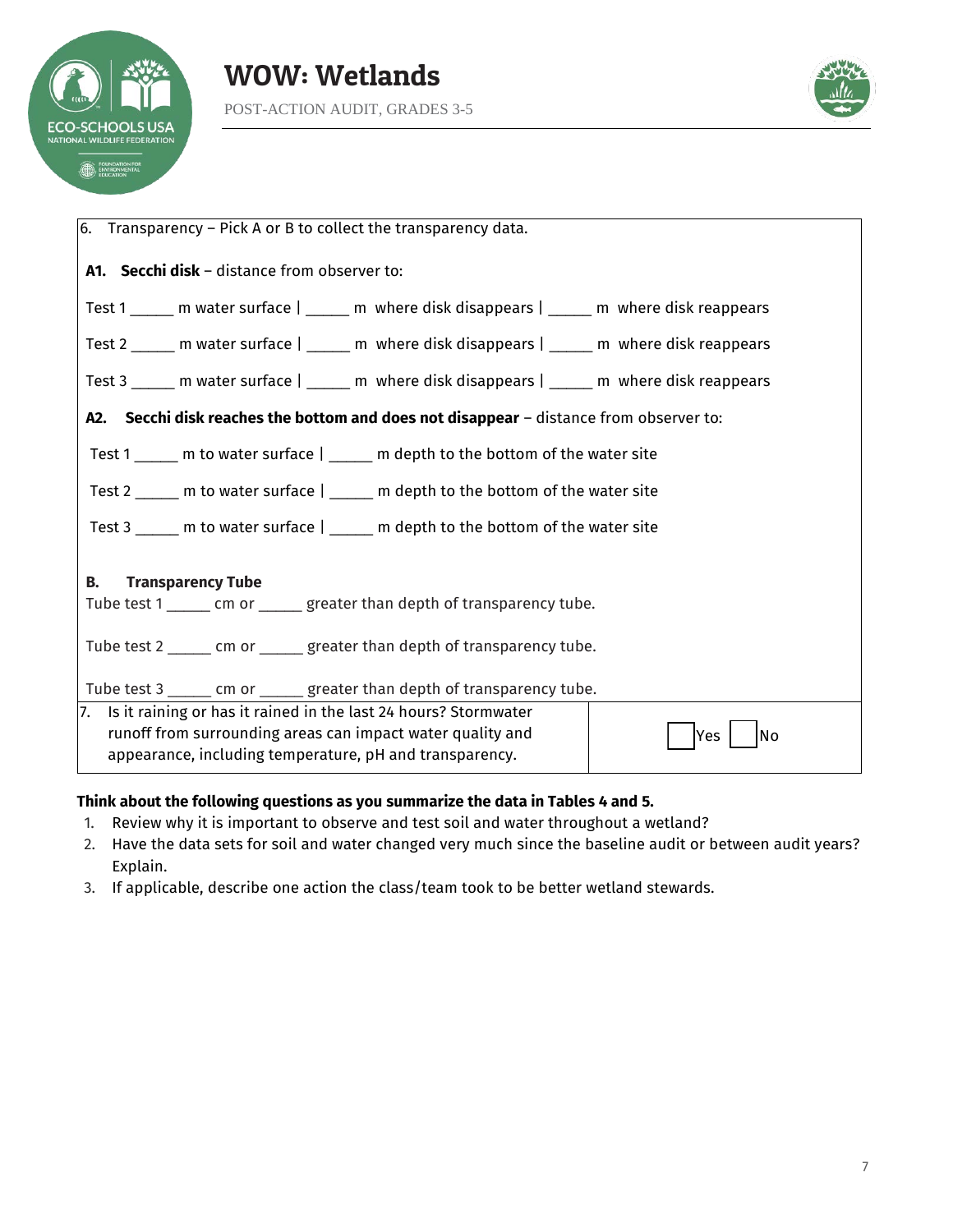



# TABLE 6. WILDLIFE

| 1. | Collectively, how many different plants and animals are<br>observed on this day?                                                                                     | amphibians     | birds                     |  |
|----|----------------------------------------------------------------------------------------------------------------------------------------------------------------------|----------------|---------------------------|--|
|    |                                                                                                                                                                      | fish           | insects                   |  |
|    | If students know the name of a specific animal and/or<br>the species, it's good practice to make notes in the<br>section below. Also encourage students to draw what | mammals        | reptiles                  |  |
|    | they observe. Never remove animals from a study site.                                                                                                                | aquatic plants | ______ terrestrial plants |  |
| 2. | Wetlands provide habitat for wildlife. What percentage<br>of students can provide the four required habitat<br>elements?                                             |                |                           |  |
|    | • Shelter<br>• Places to have and/or raise young                                                                                                                     |                | %                         |  |
|    | • As a source of food<br>• As a source of clean water                                                                                                                |                |                           |  |

## **Think about the following questions as you summarize the data in Table 6.**

- 1. Have students/team members skills observing and/or identifying local wetland plants and animals improved?
- 2. Is this one variable, numbers and diversity of wildlife enough evidence to conclude the wetland is or is not healthy?
- 3. If applicable, describe one action taken to improve or support current wetland programs/initiatives?
- 4. Optional: Attach photos of your wetland study site and make comparisons to the photos taken for the baseline audit or from previous audit years. What similarities and differences are observed? How do photographs support field investigation?